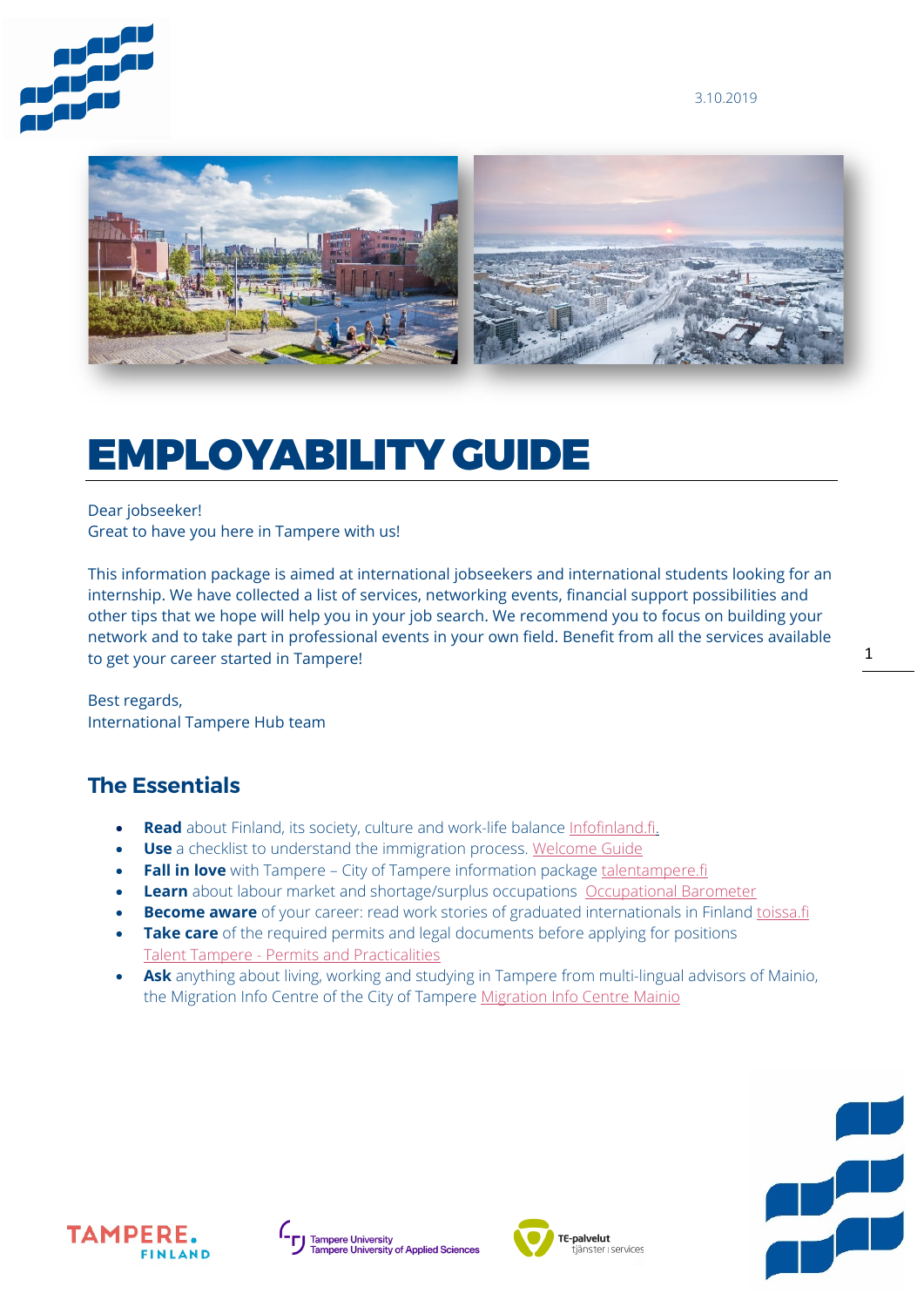

## **Kickstart Your Job Search**

- **Begin** your job search online at TE Services [TE Services/TE Offices.](http://www.te-palvelut.fi/te/en/index.html)
	- o Contact your local Employment and Economic Development Agency ("TE-toimisto"/TE Office). They provide talents with guidance and information on vacancies and trainings.
	- o Consider contacting **private employment agencies**. There are multiple staffing agencies around Tampere. Look for agencies that will suit your needs and skills and register with one or more agencies.
- **Utilise** the University career services offered for highly educated internationals
	- o Students' guide to job searching in Finland [TEK Työkirja](https://tektyokirja.fi/en/)
	- o [Tampere University Students Guide](https://www.tuni.fi/studentsguide/tampere-university-students-guide)
- **Update** your CV and cover letter
	- o Examples of modern CV templates [resume.io](https://resume.io/)
	- o Use your imagination make your profile stand out but keep your CV to maximum of two pages and personalized cover letter maximum of one page.
	- o Load your CV to the [Talent CV Gallery](https://talent-cv-gallery.com/) in order to gain professional visibility among the Tampere based businesses.
- **Strengthen** your social media presence
	- o Create a LinkedIn profile if you do not have it yet or otherwise keep it updated it is the main job portal in Finland!
	- o Introduce yourself on the Talent Tampere LinkedIn page: [Talent Tampere LinkedIn.](https://www.linkedin.com/groups/4703673)
- **Attend** events to boost your job seeking skills
	- o [TE Services](http://toimistot.te-palvelut.fi/pirkanmaa/tapahtumat) (in Finnish)
	- o [Omavisio.fi](http://www.omavisio.fi/) (Events for jobseekers in Tampere, webpage under construction)











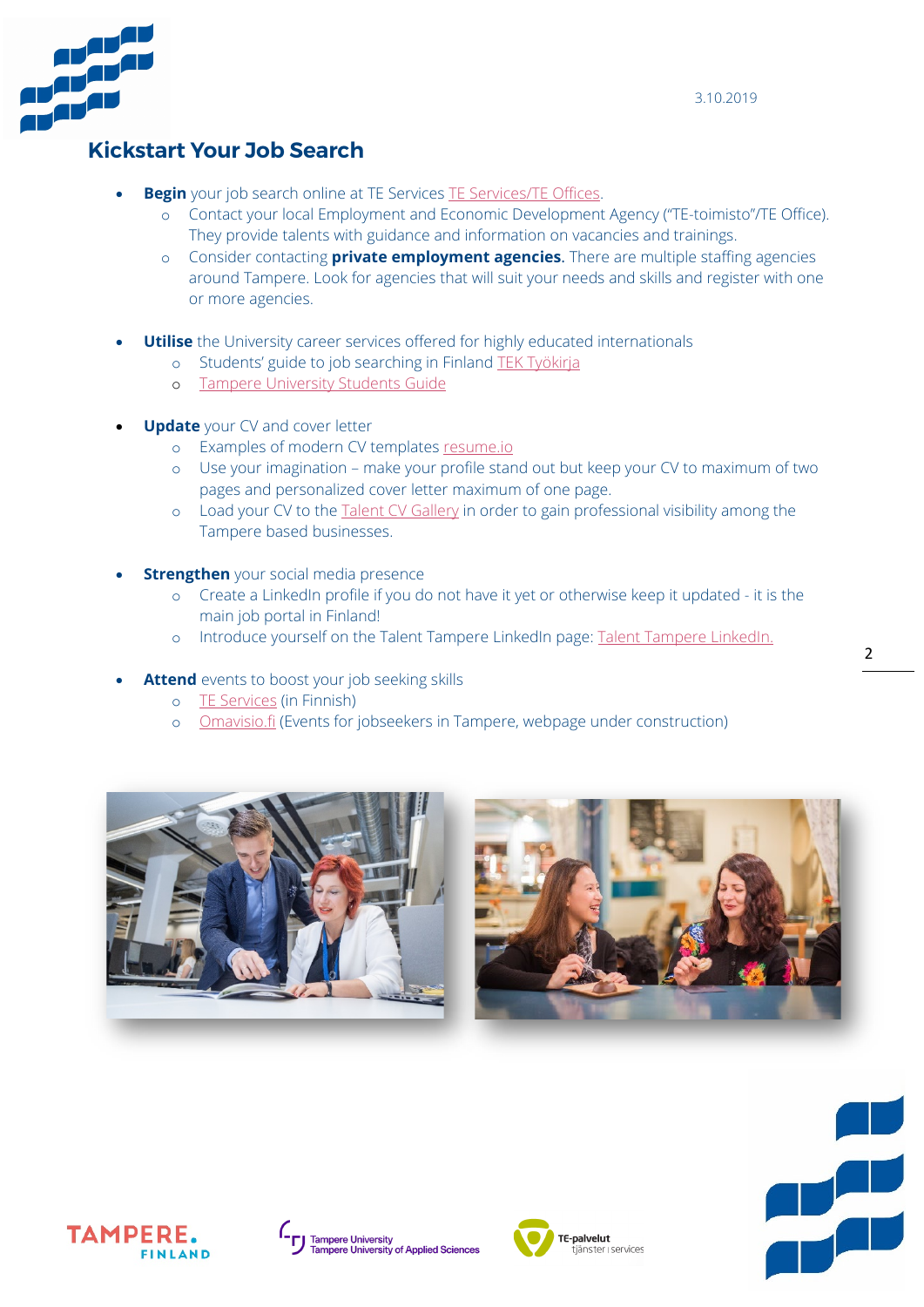

# **Networking & Finding Potential Employers**

• **Be active and proactive**. There are plenty of opportunities out there - you just have to be patient to find them.

#### • **Find vacancies.**

- o [TE Services Vacancy](https://paikat.te-palvelut.fi/tpt/) search National job board of open vacancies.
- o [Y-makers](https://y-makers.fi/en/) Matching students, teams and companies (TAMK students and graduates)
- o [Tampere University's job and internship portal](https://www.aarresaari.net/index.php?32&uniid=9&lang_id=1) For students and recent graduates
- **Find events** for professional networking
	- o [TreStart](http://www.trestart.fi/tapahtumat) (site in Finnish) helps talent finding job opportunities in the city region. Events, meeting and training sessions (services in English coming in autumn 2019) for jobseekers with a degree
	- o [Tribe Tampere](https://tribetampere.com/) Open community for entrepreneurial and startup-minded talents
	- o [Business Tampere Events](https://businesstampere.com/events/) Browse business events and trainings for companies in Tampere region and take part in events catching your interest!
	- o [HealthHUB](https://www.healthhub.fi/) Community and meeting place for Health &Wellbeing co-development
	- o [IGDA Finland](https://www.igda.fi/) Professional society for game developers in Finland
	- o [Crazy Town](https://www.crazytown.fi/english/) Community and business accelerator of 200 companies
	- o [Tampere Trade Fairs](https://www.tampereenmessut.fi/en/)  Attend trade affairs to meet local companies
	- o [Messukeskus Helsinki](https://messukeskus.com/?lang=en) Biggest trade show and expo organizer in Finland
	- o Other professional networking events on your field of expertise
- **Find potential employers** and hidden jobs with Vainu a software tool that can help you spot hidden jobs from interesting companies. Companies may be able to offer work for you even if they have not advertised it.
	- o Sign up for a personal 30 min. **VainuClinic** session by sending an email [info@trestart.fi,](mailto:info@trestart.fi)  title message as Vainu-Clinic.
- **Contact** employers directly and inquire after possible vacancies. A large number of vacancies are hidden, which means that the vacancies are not advertised, but the employers look for employees through their own networks. You can call the employer directly or send an open job application by email. Many companies also offer online job application forms on their websites.
	- o Consider contacting Small and Medium Size Enterprises (SME's) in addition to contacting larger businesses.
	- o Expand your job search to the entire Pirkanmaa and find opportunities in the surrounding municipalities of Tampere.







Ų